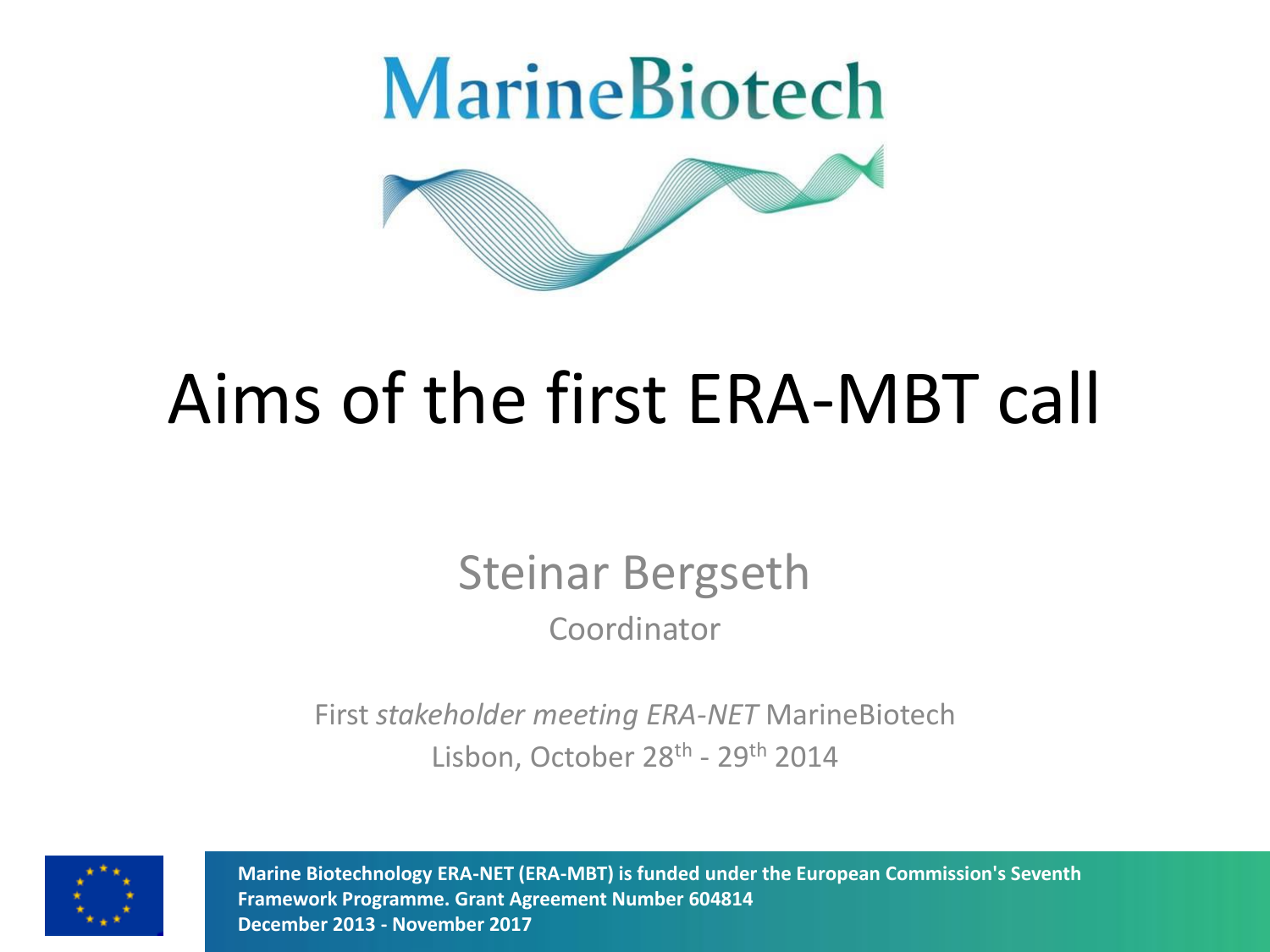#### **<http://www.marinebiotech.eu/first-transnational-call>**.



| <b>MarineBiotech</b>                                                                                                |                |                                                                                                                                                                                                                                                                                                                                                                                                                                                                                                                                                                    | <b>Marine Biotechnology</b><br><b>ERA-NET</b> |   |                          |              |           | Login Sitemap | Search  |  |
|---------------------------------------------------------------------------------------------------------------------|----------------|--------------------------------------------------------------------------------------------------------------------------------------------------------------------------------------------------------------------------------------------------------------------------------------------------------------------------------------------------------------------------------------------------------------------------------------------------------------------------------------------------------------------------------------------------------------------|-----------------------------------------------|---|--------------------------|--------------|-----------|---------------|---------|--|
| Home                                                                                                                | <b>ERA-MBT</b> | $\mathbf{v}$                                                                                                                                                                                                                                                                                                                                                                                                                                                                                                                                                       | <b>Activities</b>                             | v | <b>News &amp; Events</b> | $\mathbf{v}$ | Resources | v.            | Contact |  |
| Home<br><b>ERA-MBT</b><br><b>Activities</b><br>Stakeholder Meeting<br>Open Consultation<br>First transnational call |                | First transnational call for research projects<br>Aim of the call<br>The forthcoming first transnational joint call for research projects within the framework of ERA-MarineBiotech aims<br>to stimulate joint European research and development activities in marine biotechnology. Collaborative projects<br>related to Fine development of biorefinery processes for marine bioresources" should include researchers<br>from the academic and the industrial sector.<br>Funding will be granted for a maximum of three years according to national regulations. |                                               |   |                          |              |           |               |         |  |

#### *"The development of biorefinery processes for marine bioresources"*

*"The challenge for a successful biorefinery, is to further develop or/and upgrade its technology and improve the integration and optimisation of the processing steps, in order to produce several products from within a coherent process, thereby improving the economic viability and environmental sustainability."*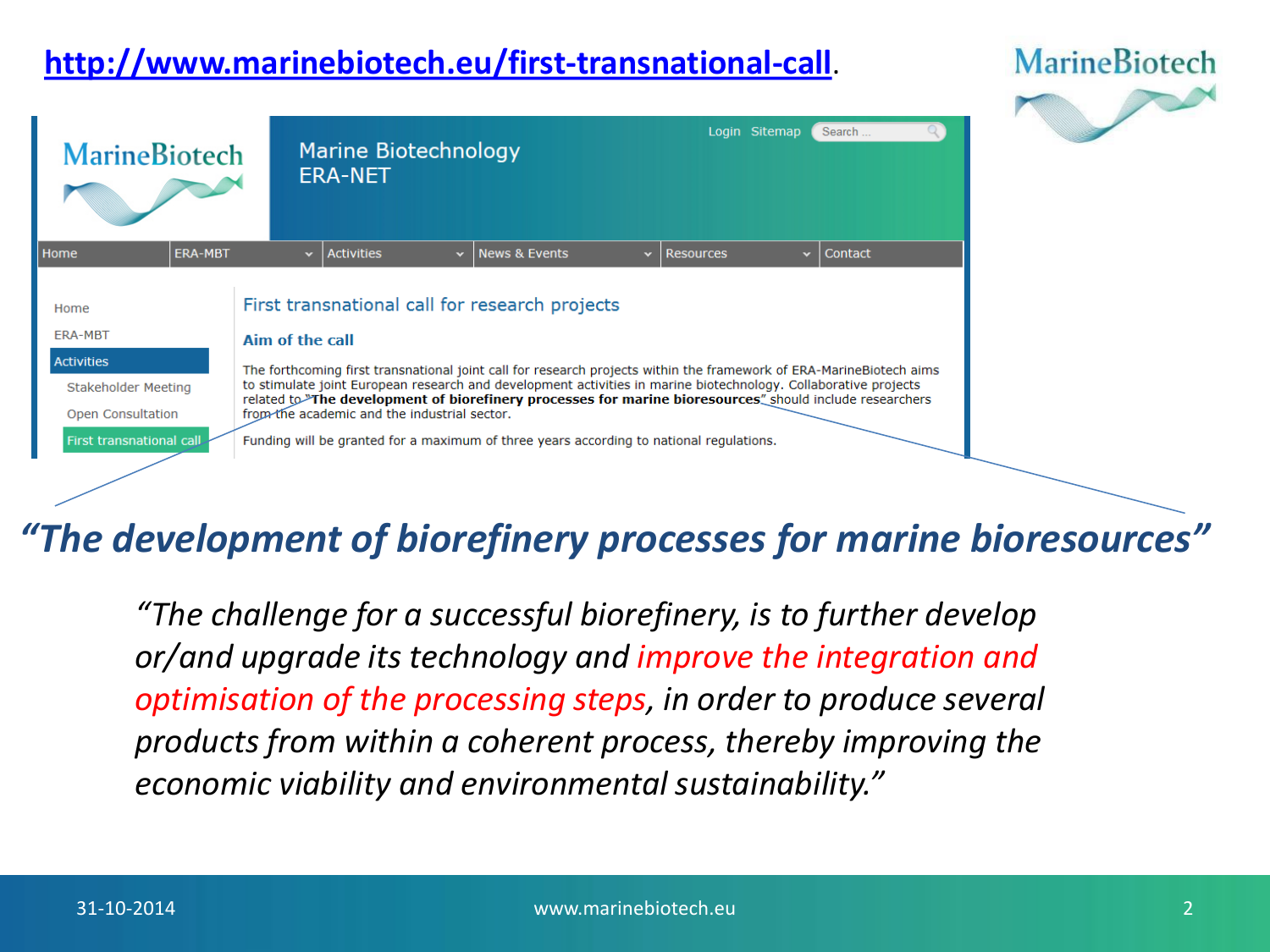## **From the call text… (I)**



#### The aims of this call are to:

- **bring together** basic, applied, technology and market driven research approaches
- **develop** new and/or improved **biotechnological** knowledge, tools and methods for the sustainable processing of marine biomass
- obtain **a variety** of bio-based products and/or services through integrated biorefinery processes ideally utilising all molecular fractions present in the relevant biomass.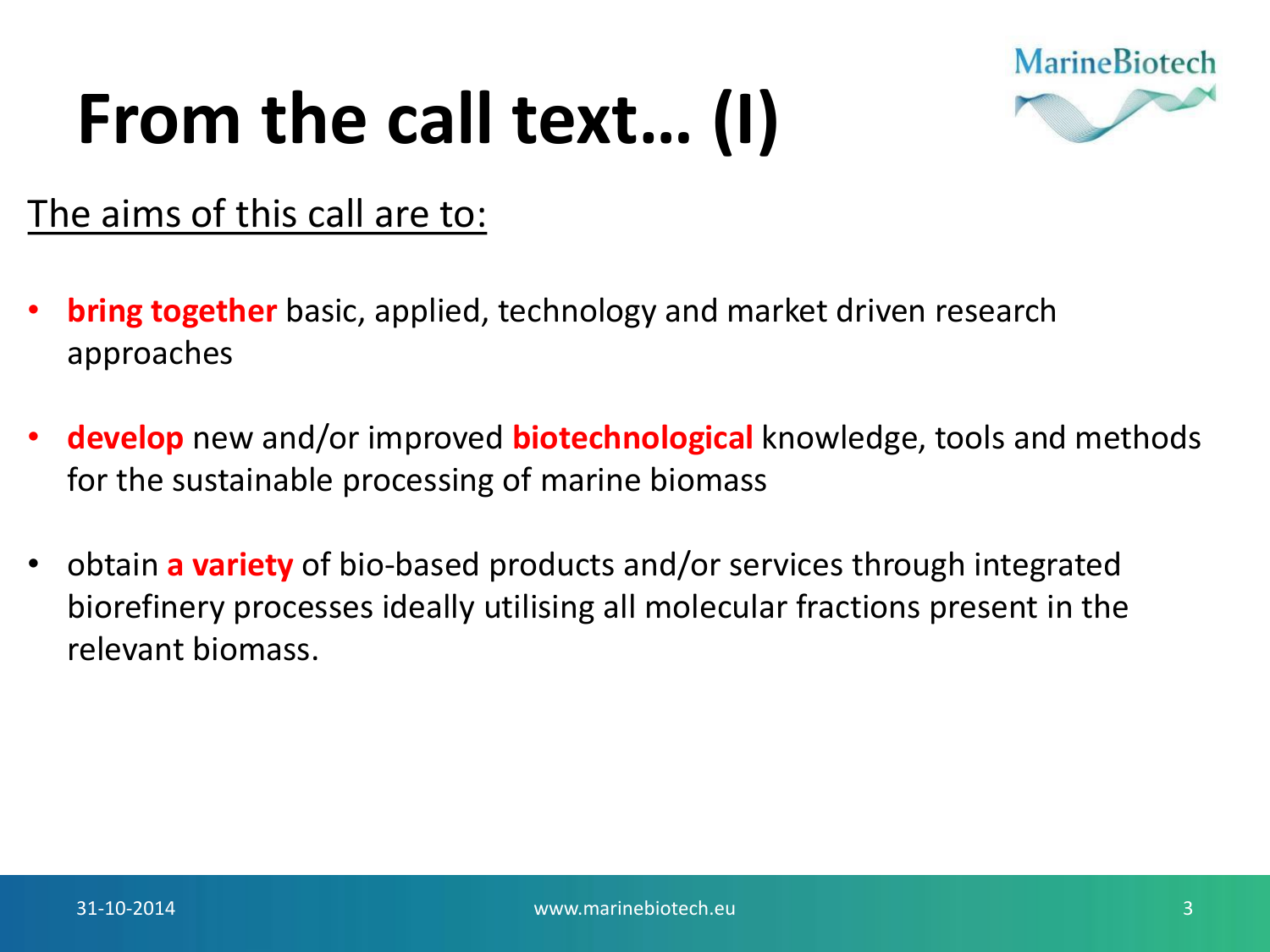## **From the call text… (II)**



*"Although the biorefinery is an overarching concept for the call, the ERA-NET MarineBiotech will* 

*limit support to projects that provide a better understanding and further development of the processes and tools needed to develop biorefining, i.e. enhancing the marine biotechnology toolbox.* 

*Practically, this means that projects must address basic challenges on a laboratory scale or in small pilot plants. Industrial scale operations are not included in the present call. However, industry or industry-academia consortia are invited to respond to the call with projects studying welldefined, applied R&D challenges."*